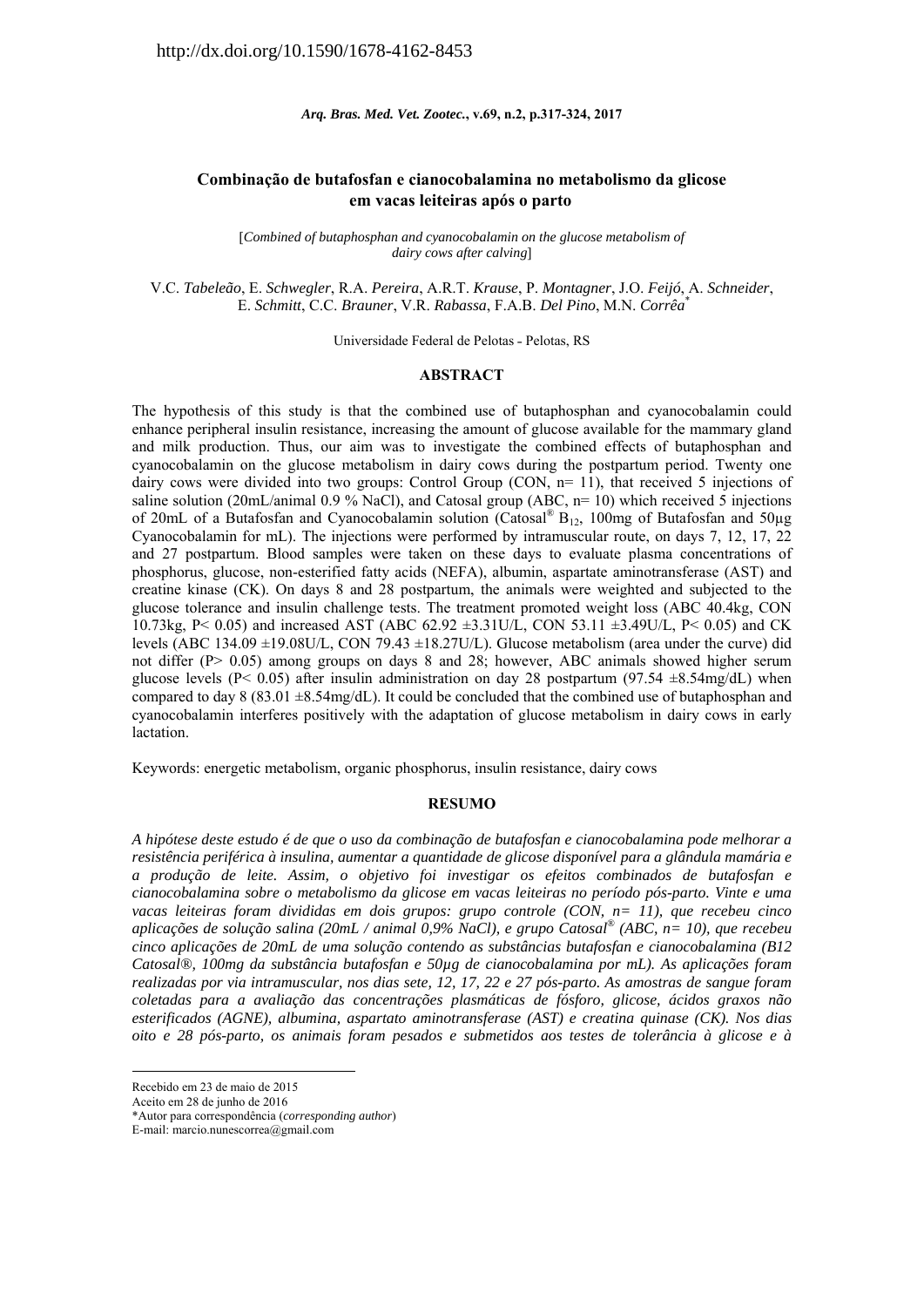#### *Tabeleão et al.*

*insulina. O tratamento promoveu perda de peso (ABC 40,4kg, CON 10,73kg, P<0,05) e aumento da AST (ABC 62,92 ±3,31U/L, CON 53,11±3,49 U / L, P<0,05) e dos níveis de CK (ABC 134,09± 19,08U / L, CON 79,43 ± 18,27U / L). Os grupos não diferiram quanto ao metabolismo (área sob a curva) da glicose nos dias oito e 28, porém os animais tratados tiveram um aumento na glicemia (P<0,05) no dia 28 pósparto (97,54 ± 8,54mg / dL), após a administração de insulina, em comparação ao dia oito (83,01 ± 8,54mg / dL). Assim, pode-se concluir que a combinação de butafosfan e cianocobalamina melhora a adaptação do metabolismo da glicose em vacas leiteiras no início da lactação.* 

*Palavras-chave: metabolismo energético, fósforo orgânico, resistência à insulina, vacas leiteiras* 

## **INTRODUCTION**

The use of different strategies has contributed to the generation of dairy cows with higher production capacity, and, consequently, higher metabolic demands (Patton *et al.*, 2007). These demands are mainly due to the synthesis of colostrum in the prepartum period as well as the synthesis of milk in the postpartum, causing metabolic changes in homeostatic and adaptive processes that characterize this transition period, in addition, low dry matter intake (DMI) increases negative energy balance (NEB) and then exacerbates metabolic alterations (Castaneda-Gutierrez *et al*., 2009).

Milk production, which increases in the first weeks postpartum, also increases the demand for glucose by the mammary gland, which requires 72 g glucose per liter of milk produced (Mattmiller *et al.*, 2011). Some studies have demonstrated that milk production is positively correlated with peripheral insulin resistance, therefore the greater the genetic merit of the herd, the higher the milk production and the higher the insulin resistance and, therefore, the lower the glucose metabolism by peripheral tissues (Chagas *et al.*, 2009, Zhang *et al.*, 2013).

This peripheral insulin resistance is characterized by a decrease in the entry of glucose into the cell, which may be due to a lower expression of insulin receptors (Tsuruzoe *et al*., 2001) or to the lower insulin production by the pancreas (Ning *et al*., 2011). As a result, peripheral tissues use different compounds as energy sources, as the non-esterified fatty acids (NEFA), which are provided by adipose tissue (Ning *et al*., 2011) or amino acids arising from plasma and/or muscle proteins (De Koster and Opsomer, 2013) which are primarily intended for hepatic gluconeogenesis (Pires *et al*., 2013).

The combined use of butaphosphan, organic source of phosphorus, and cyanocobalamin, which contributes to the gluconeogenesis (Kreipe *et al*., 2011) has proven to have an effect on milk production and the NEB of cows (Pereira *et al.*, 2013). Furthermore, this association decreases the expression of hepatic enzyme, which act on the metabolism of fatty acids, and increases the expression of the β-oxidation enzyme route (Kreipe *et al*., 2011). Therefore, the hypothesis of this study is that combined use of butaphosphan and cyanocobalamin could enhance peripheral insulin resistance, increase the amount of glucose available for the mammary gland and increase milk production. Therefore, the aim of this study was to investigate the combined effects of butaphosphan and cyanocobalamin on the glucose metabolism in dairy cows after calving.

#### **MATERIAL AND METHODS**

This study was approved by the Ethics Committee on Animal Experimentation at University Federal of Pelotas, registered under number 23110.

The experiment was conducted on a dairy farm in southern Brazil (32º 16 'S, 52 67º 32' E) in a semi-extensive production system (pasture based with concentrate supplementation after milking). Twenty one Holstein dairy cows between 2 and 4 lactations and with no clinical signals of health disorders during previous lactation were divided into two groups: Control Group (CON, n= 11), that received 5 injections of saline solution (20mL/animal 0.9% NaCl), and Catosal group (ABC, n= 10) which received 5 injections of 20mL of a solution of Butafosfan and Cyanocobalamin (Catosal®  $B_{12}$ , 100mg of Butafosfan and 50µg Cyanocobalamin for mL). The injections were performed by intramuscular route, on days 7, 12, 17, 22 and 27 postpartum. The average weight of the selected cows at the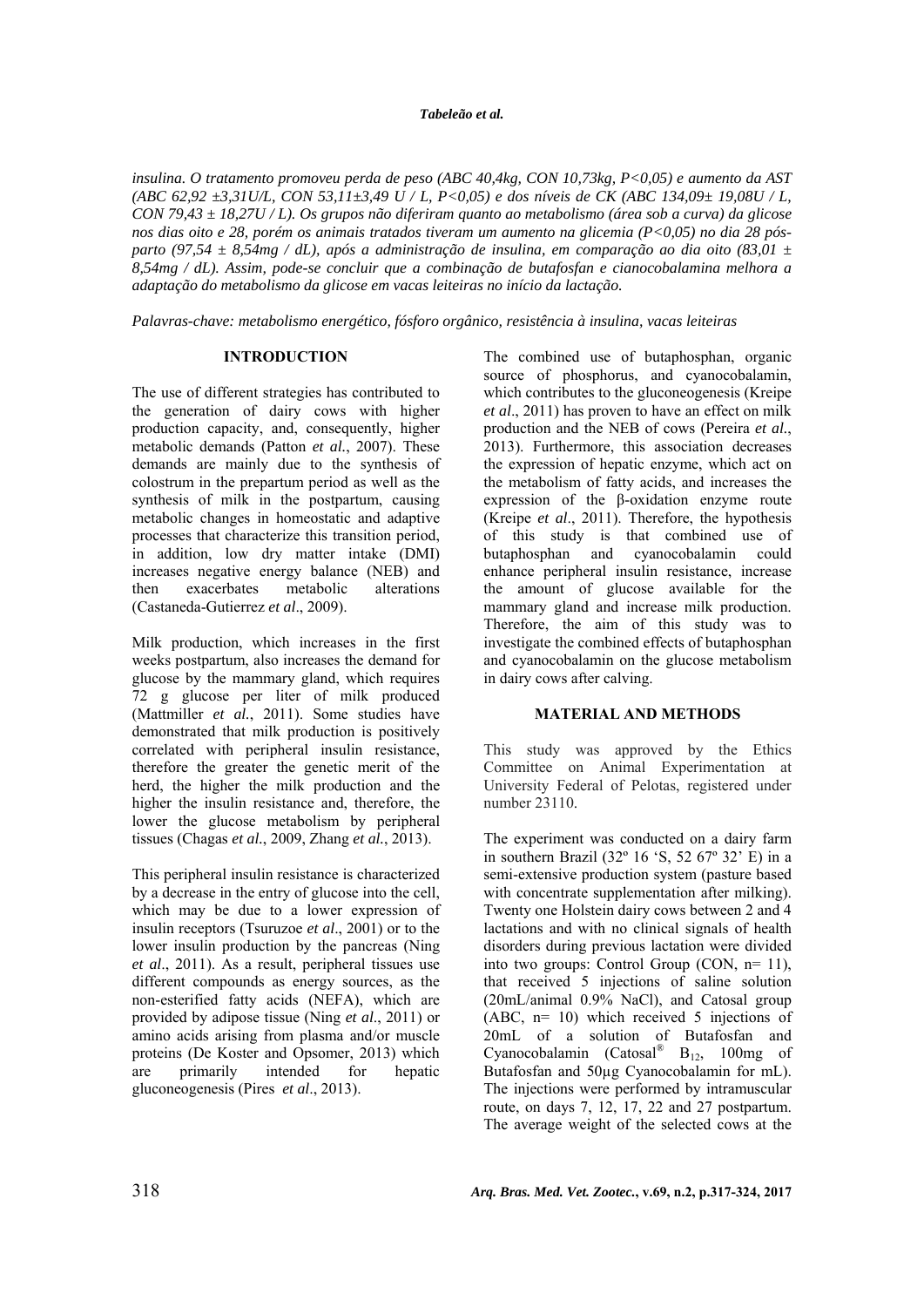beginning of the experiment was 588.43 ±57.3kg. The body condition score (BCS) varied between 2 and 3.5 (7.14% with score 2; 35.71% with score 2.5; 35.71% with score 3, and 21.43% with score 3.5), on a scale of 1 to 5 (Wildman *et al*., 1982). The cows were milked twice a day (at 5a.m. and at 5p.m.). The ingredient composition of postpartum diets for dairy cows is observed in Tab. 1. Between the two milking procedures, cows had *ad libitum* access to water and pasture, which consisted of forage sorghum. Milk production was recorded daily by the ALPRO® Windows software (DeLaval, Kansas City, Mo, USA).

Table 1. Ingredient composition of postpartum diets for dairy cows

| Ingredients         | Amount (kg) |
|---------------------|-------------|
| Forage sorghum      | Ad libitum  |
| Haylage             | 15.000      |
| Wheatbran           | 1.500       |
| Soybeanbran         | 2.400       |
| Rice bran           | 2.880       |
| Groundcorn          | 3.000       |
| Groundsorghum       | 2.130       |
| Mineral Supplements | 0.110       |
| Urea                | 0.090       |
| Sodiumbicarbonate   | 0.190       |
| Calciticlimestone   | 0.190       |
| Salt                | 0.002       |

Blood samples were taken on days of treatment administration (days 7, 12, 17, 22 and 27 postpartum), after milking, before the injection and before feeding. Samples were placed into two tubes - tube 1, containing 10% EDTA and glycolysis pathway inhibitor (12% potassium fluoride), and tube 2, containing only blood. The samples were then centrifuged at 1800x*g* for 15min and frozen at -20ºC for subsequent biochemical analyzes, except glucose determination, which was done immediately.

The metabolites evaluated were plasma glucose, phosphorus, albumin, aspartate aminotransferase (AST) and creatine kinase (CK) by using commercial kits (Labtest® Diagnóstica S.A., Brazil). The plasma concentration of nonesterified fatty acids (NEFA) was obtained by using a commercial kit (Wako NEFA-HR, Wako Chemicals, USA®) and was performed according to the micromethod (Ballou *et al*., 2009) by using a plate reader (Thermo Plate® TP-Reader, São Paulo, Brazil): All the other metabolites were

analyzed by colorimetric reaction by Visible Light Spectrophotometer (CELM SB 190<sup>®</sup>, CompanhiaEquipadora de LaboratóriosModernos – CELM, Brazil).

On days 8 and 28 postpartum, the animals were weighed and subjected to jugular vein catheterization immediately after milking and before feed supplementation in order to perform the glucose tolerance and insulin challenge tests. The glucose tolerance test was done by considering as a time zero the glucose infusion, and the glucose levels at -5, 0, 15, 30, 45 and 60 minutes after administration were used to determine the area under the curve (AUC).

To calculate the AUC for glucose, the area of the trapezoid formed between two subsequent samplings was used (Regnault *et al*., 2004), taking into consideration changes in relation to the baseline level of each individual *(Area= (Value Collection 1 - Average of the two baseline collections + Value Collection 2 – Average of the two baseline collections) \* Interval between collections/2)*. The glucose metabolic rate (δ) was defined as the speed of its metabolization (natural log iT<sub>(15 min)</sub> – natural log fT<sub>(60 min</sub>) fTf difference<sub>(60 min)</sub>-iT<sub>(15 min)</sub>) \* 100, where iT means initial time and fT means final time. The time required for glucose to reach half the initial concentration was defined as its half-life rate (T1/2 min= 100\* (0,693/δ) (Chagas *et al.*, 2009). Sixty minutes after glucose infusion, 0.1 UI/kg body weight insulin was applied, and the glucose disappearance rate was calculated by determining glycemia at 60, 65, 70, 75, 90, 120, 150 and 180min after glucose infusion.

The data were analyzed by considering animals as experimental units. All variables were subjected to the test of normality by the Shapiro-Wilk test (P > 0.90) through the UNIVARIATE Procedure. The variables were compared using the MIXED MODEL procedure, and the approach to determine the degrees of freedom in the denominator was performed by Satterthwaite for tests of fixed effects. The analyses of glucose application and the pre and post insulin application periods, serum, mean serum glucose, phosphorus, AST, CK and NEFA levels, body weight and milk production were compared between treatments, as well as the time of collection and their interaction (Littell *et al*., 1998) by means of analysis of variance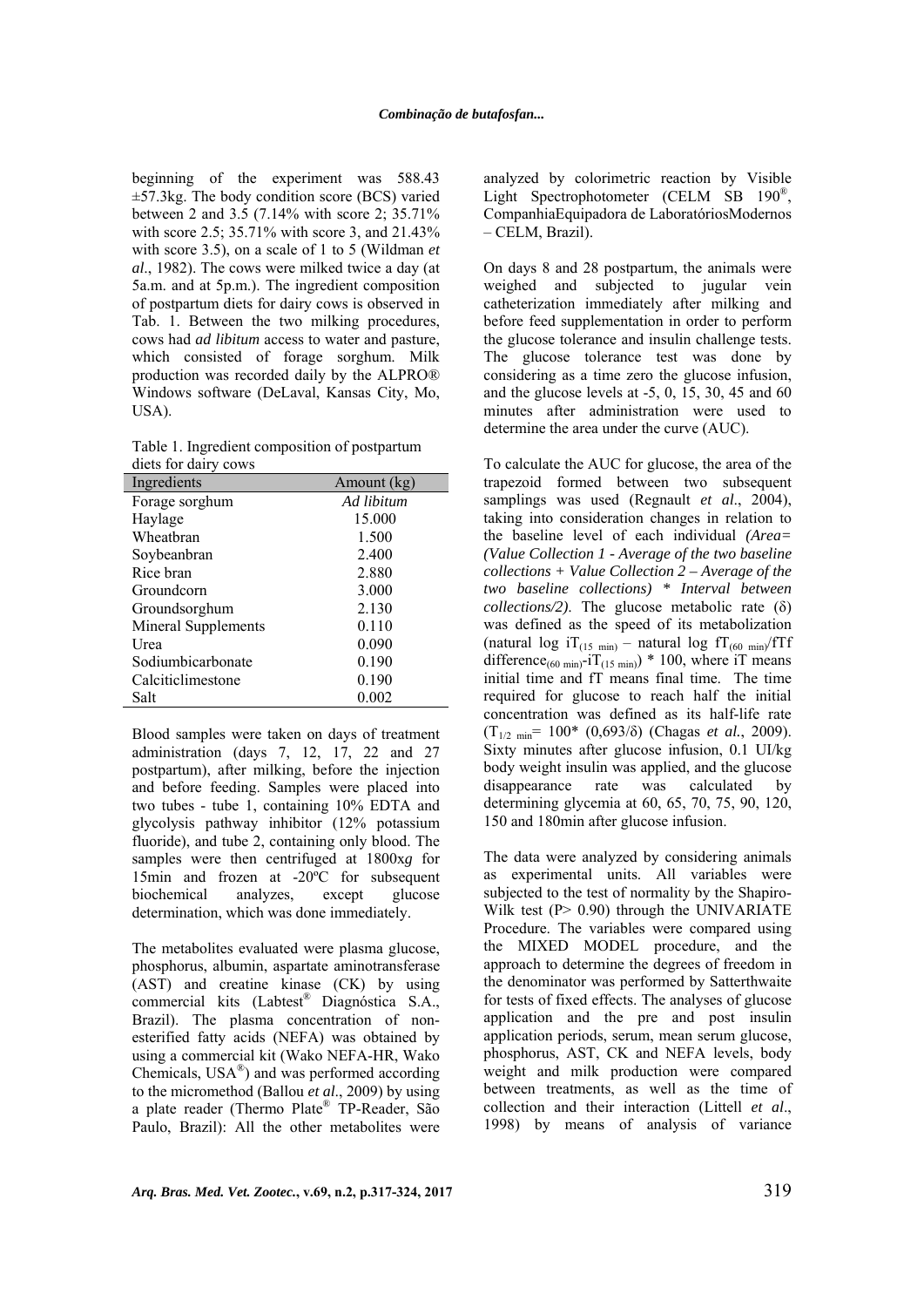with repeated measures. The autoregressive covariance structure provided the best fit for the analyses according to Akaike's information criterion. However, the first collection was considered as a covariate to make up for initial differences between treatments, being thus included in blood metabolite profiles in the statistical model, except for CK activity, which showed non normal distribution and was consequently analyzed by the nonparametric test by the NPAR1WAY procedure and a one-way classification. In addition, the animals were considered as random effects within treatments. The analyses of the half-life and metabolism rates, area under the curve of glucose and daily weight gain of the animals were individually compared between treatments by means of analysis of variance. The results were presented as mean  $\pm$  standard error of the mean (SEM). All statistical analyses were performed using the SAS software (Littell *et al*., 1998; SAS version 9.1- SAS® Institute Inc., Cary, NC, USA, 2009). Differences were considered significant when P< 0.05.

#### **RESULTS**

The half-life, metabolism and AUC glucose rates, which were determined between 0 and 60 minutes ( $GTT_{0.60min}$ , Tab. 2) on days 8 and 28 postpartum did not differ (P> 0.05) between treatments. Nevertheless, the insulin challenge showed an interaction between group and collection ( $P = .02$ ) in plasma glucose levels after insulin administration (between 60 and 180 minutes) in the ABC (Figure 1d); on day 8 postpartum, the mean glucose levels (83.01  $\pm 8.54$ mg/dL) were lower than those on day 28 postpartum  $(97.54 \pm 8.54 \text{mg/dL})$ . The trend, however, was not observed in the CON  $(P> 0.05)$ (Figure 1b). In spite of this, mean plasma glucose levels did not differ between treatments and collections (P>0.05) on application days (Table 3). As to the period before insulin administration, no differences were observed between treatments, collections and their interactions ( $P > 0.05$ ) (Figure 1).

The body weight (Table 3) of the animals in the ABC was lower ( $P = 0.0046$ ) on day 28, when compared to their weight on day 8. Also, differences between groups on day 28 were observed ( $P=0.0433$ ). Thus, the average daily weight gain (kg) (Table 3) was lower (P=0.0088) for ABC animals when compared to the CON. As to milk production (Table 3), differences between collections were observed (P= 0.03), though there were no significant differences between groups, or in the group - collection interaction. Plasma levels of phosphorus, albumin and NEFA (Table 3) obtained during treatment did not differ (P>0.05) between groups, collections and their interactions. However, CK and AST activities were higher in the ABC ( $P = 0.04$  and  $P = 0.05$ , respectively) when compared to the CON, but there were no significant differences between the collections and the group - collection interaction  $(P> 0.05)$ .

Table 2. Effects of the use of butaphosphan and cyanocobalamin combination on the glucose tolerance test (GTT0-60min), half-life rate, metabolism rate and area under the curve (AUC) of dairy cows

|                                                                                                                  | Treatment <sup>1</sup> |                     |                |
|------------------------------------------------------------------------------------------------------------------|------------------------|---------------------|----------------|
| Parameters                                                                                                       | CON <sup>1</sup>       | $ABC^2$             | $\mathbf{P}^2$ |
| GTT $D8^3$                                                                                                       |                        |                     |                |
| Glucose half-life rate $(\%)$                                                                                    | $58.4 \pm 6.71$        | $61.9 \pm 7.04$     | 0.73           |
| Metabolism rate (min)                                                                                            | $1.3 \pm 0.14$         | $1.3 \pm 0.15$      | 0.95           |
| Glucose $AUC^5$ 0 – 60 mg/dL                                                                                     | $7225.1 \pm 284.03$    | $6719.2 \pm 297.89$ | 0.23           |
| GTT $D284$                                                                                                       |                        |                     |                |
| Glucose half-life rate $(\%)$                                                                                    | $61.2 \pm 7.98$        | $64.9 \pm 8.37$     | 0.75           |
| Metabolism rate (min)                                                                                            | $1.3 \pm 0.19$         | $1.2 \pm 0.20$      | 0.61           |
| Glucose $AUC^5$ 0 – 60 mg/dL                                                                                     | $7068.4 \pm 472.61$    | 6973.4 ±495.67      | 0.89           |
| $^1$ CON = Control Group (n=11; NaCl 0.9%; 20mL/animal) and ABC = Catosal Group (n=10; 20mL Catosal <sup>®</sup> |                        |                     |                |

 $B_{12}$ /animal per application); <sup>2</sup>Probability value; <sup>3</sup>GTT D8 = Glucose Tolerance Test 8 days potpartum; <sup>4</sup>GTT D28 = Glucose Tolerance Test 28 days postpartum.;  ${}^{5}$ AUC = Area under the Curve.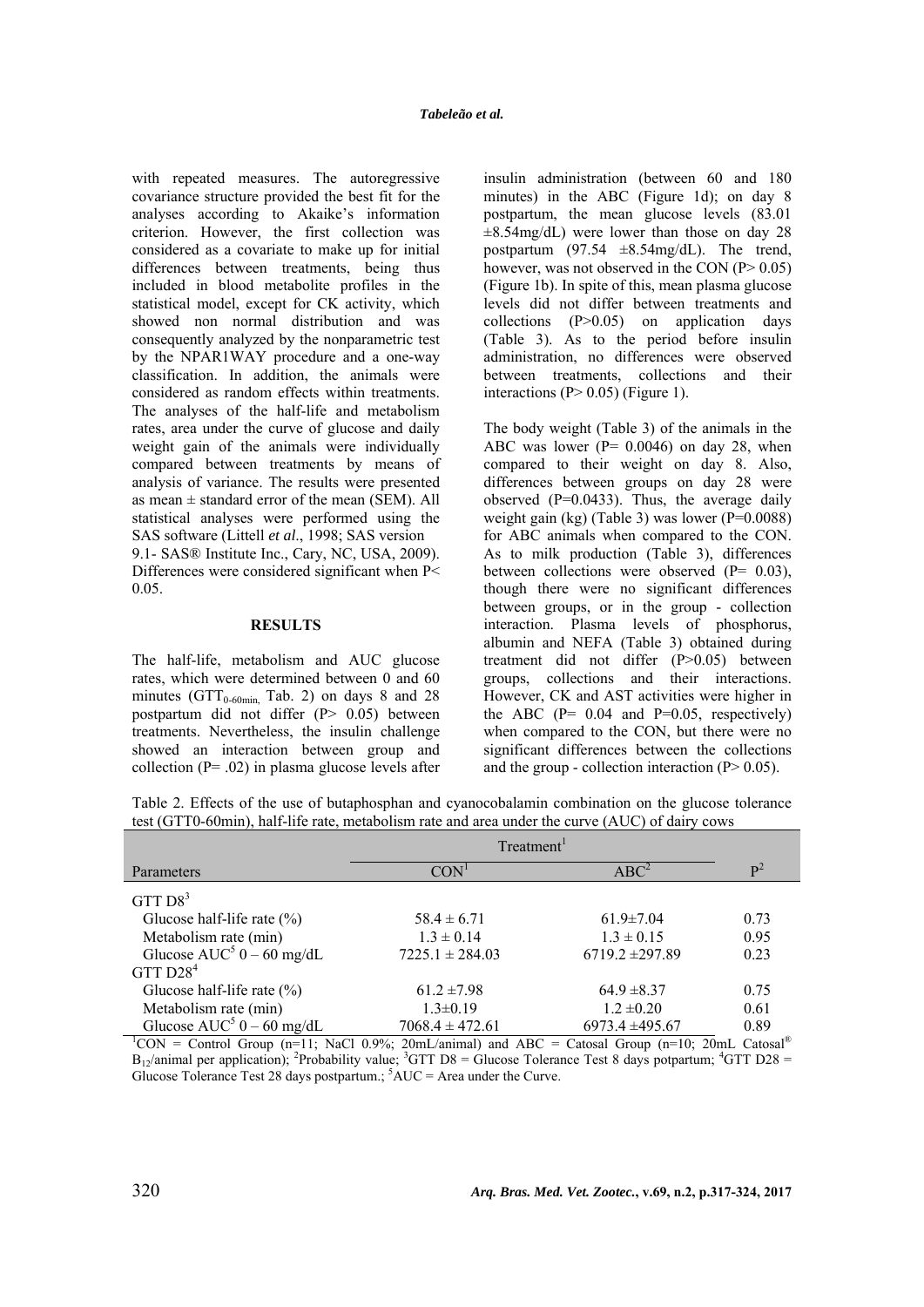Table 3. Average daily weight gain (ADG) (kg), milk production (kg), blood concentration of NEFA (mmol/L), phosphorus (mg/dL), glucose (mg/dL), albumin (g/L), AST (U/L) and CK (U/L) of animals treated with butaphosphan and cyanocobalamin combination after calving

| Parameters                                                                                               | Treatment <sup>1</sup>  |                    | $\mathbf{p}^2$ |      |                            |  |  |
|----------------------------------------------------------------------------------------------------------|-------------------------|--------------------|----------------|------|----------------------------|--|--|
|                                                                                                          | <b>COM</b>              | <b>ABC</b>         | Group          |      | CollectionGroup*Collection |  |  |
| Performance                                                                                              |                         |                    |                |      |                            |  |  |
| $\text{ADG}^3$ (kg)                                                                                      | $0.5^b \pm 0.6$         | $-2.0^a \pm 0.6$   | < 0.01         |      |                            |  |  |
| Milkproduction (kg/day)                                                                                  | $24.5 \pm 2.0$          | $29.6 \pm 2.4$     | 0.13           | 0.03 | 0.54                       |  |  |
| <b>Biochemical</b>                                                                                       |                         |                    |                |      |                            |  |  |
| $NEFA4$ (mmol/L)                                                                                         | $0.2 \pm 0.04$          | $0.3 \pm 0.04$     | 0.16           | 0.15 | 0.51                       |  |  |
| Phosphorus (mg/dL)                                                                                       | $8.8 \pm 1.52$          | $7.5 \pm 2.14$     | 0.63           | 0.48 | 0.85                       |  |  |
| Glucose $(mg/dL)$                                                                                        | $68.1 \pm 6.10$         | $80.5 \pm 5.10$    | 0.14           | 0.27 | 0.43                       |  |  |
| Albumin $(g/L)$                                                                                          | $21.0 \pm 1.4$          | $20.9 \pm 1.4$     | 0.33           | 0.13 | 0.44                       |  |  |
| Aspartate aminotransferase (U/L)                                                                         | $53.1^b \pm 3.49$       | $62.9^a \pm 3.31$  | 0.05           | 0.16 | 0.97                       |  |  |
| Creatine kinase (U/L)                                                                                    | $79.4^{\rm b} \pm 18.2$ | $134.1^a \pm 19.1$ | 0.04           | ÷    | ÷                          |  |  |
| ${}^{1}$ CON = Control Group (n=11; NaCl 0.9%; 20mL/animal) and ABC = Catosal Group (n=10; 20mL Catosal® |                         |                    |                |      |                            |  |  |

B12/animal per application); Collection (time): collection of blood samples on days 7, 12, 17, 22 and 27 postpartum, realized after milking, before the injection and before the feeding; <sup>2</sup>Probability value; <sup>3</sup>ADG = Average Daily Gain (From day 8 to 28 postpartum); <sup>4</sup>NEFA = Non-esterified Fatty Acid; $\dagger$  = Not applicable; <sup>a,b</sup> Values within a row with different superscripts differ significantly at *P*<0.05.



Figure 1:Mean plasma glucose levels (mg/dL) of dairy cows submitted to successive applications of butaphosphan and cyanocobalamine. Mean glucose levels in the control group (CON n=11; NaCl 0.9%; 20mL /animal) prior to insulin application (a); Mean plasma glucose levels (mg/dL) in the catosal group (ABC n=10; 20mL Catosal<sup>®</sup> B<sub>12</sub>/animal perapplication) prior to insulin application (b); Mean plasma glucose levels (mg/dL) in the control group (CON n=11; NaCl 0.9%; 20mL/animal) after insulin injection (c); Mean plasma glucose levels (mg/dL) in the Catosal group (ABC n=10; 20mL Catosal®  $B_{12}$ /animal per application) after insulin application (d).

*Arq. Bras. Med. Vet. Zootec.***, v.69, n.2, p.317-324, 2017** 321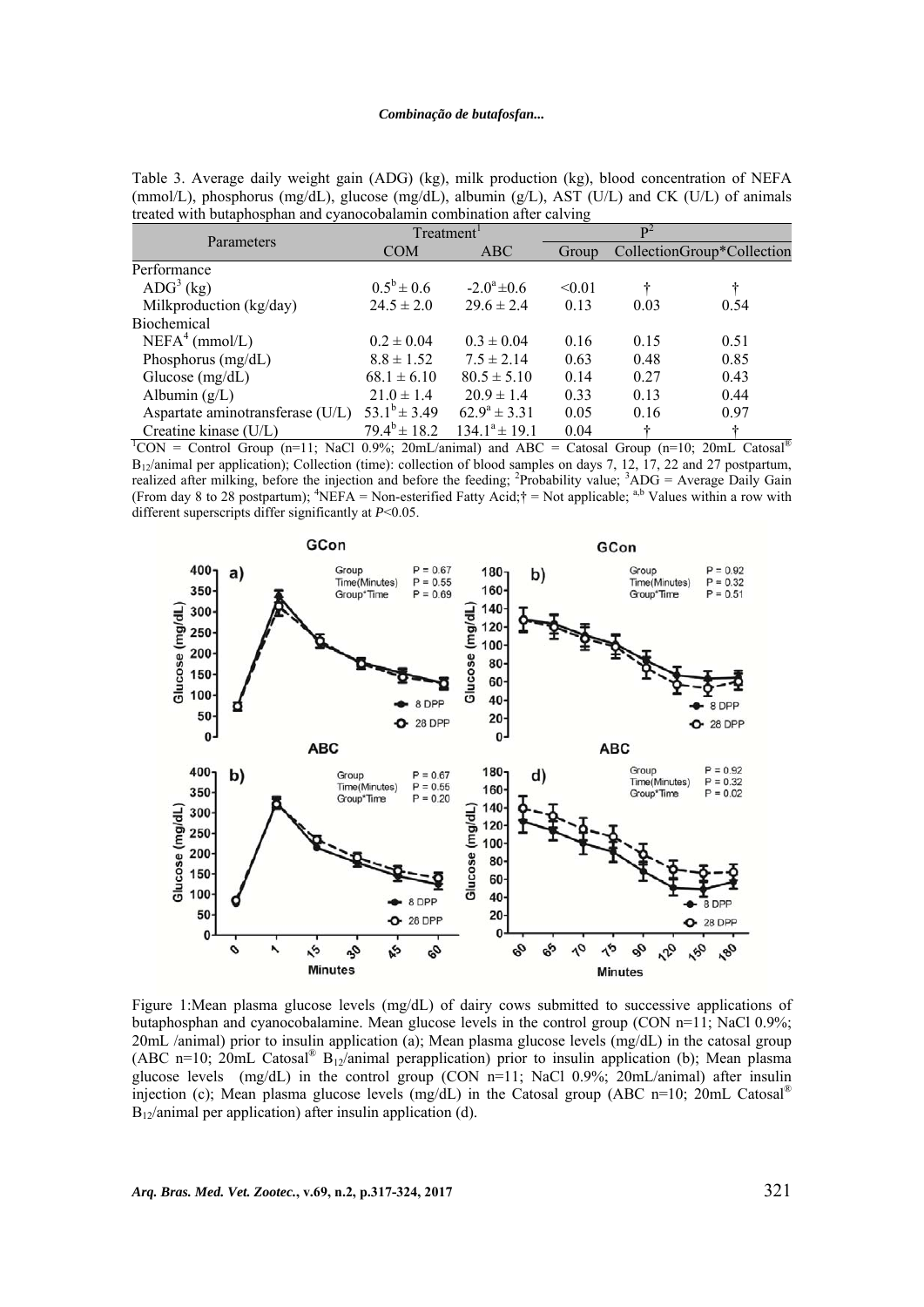## **DISCUSSION**

The higher CK  $(P= 0.04)$  and AST  $(P= 0.05)$ activities - the former muscle tissue specific and the latter found both in liver and muscle tissues (Shpigel *et al*., 2003) – observed in the ABC suggests greater muscle catabolism in the treated animals (Tab.3) as contrasted with the CON, which gained weight during the experimental period. Still, a previous study investigating a similar treatment, found no changes in the muscle and lipid deposition of the animals, once the evaluation method used was BCS (Pereira *et al.*, 2013). This methodology shows low sensitivity to detect small body weight variations, besides being subjective and demanding many observations (Loker *et al.*, 2013, Pires *et al.*, 2013).

Furthermore, the weight loss may result from a reduction in the glucose supply to the skeletal muscle due to a reduced expression of insulin receptors, which are necessary for the internalization of insulin through glucose transporter type 4 (GLUT4) (Duehlmeier *et al.*, 2013, Zhang *et al.*, 2013). This decrease in receptor expression has been demonstrated by other studies as being a physiological mechanism (Bell and Bauman, 1997, Kerestes *et al.*, 2009) which aims to decrease glucose use by peripheral tissues and increase its availability to the mammary gland (Bell and Bauman, 1997, Mattmiller *et al.*, 2011). This also increases the availability of amino acids for gluconeogenesis (Roche *et al.*, 2009, Koster and Opsomer, 2013), promoting the conversion of methylmalonyl-CoA into succiny-CoA by methylmalonyl-CoA mutase, which is cyanocobalanin-dependent. This is an important route for the entry of propionate into the Krebs Cycle to synthesize energy (Furll *et al.*, 2010). This adaptive mechanism (Roche *et al.*, 2009) could be observed in the treated animals (Fig.1) which, after insulin administration, showed a decreased glucose metabolism at the end of the treatment (28 days postpartum) when compared to the beginning (8 days postpartum).

Therefore, the weight loss and muscle catabolism observed in ABC cows may be related to the high energy demand generated by an increased milk production (Roche *et al.*, 2006, Chagas *et al.*, 2009), which was 5.2kg/day higher for the ABC animals (Table 3). This may have resulted from the synthesis of lactose, which occurs from glucose. The former is responsible for 50% of the osmotic pressure, partially determining the milk volume (Boutinaud *et al.*, 2008). Besides, this was not the central hypothesis of this study, other authors have already demonstrated an increase in the production of dairy cows supplemented with 5 doses of 1000mg butaphosphan and 0.5mg cyanocobalamin (Pereira *et al.*, 2013), or 3 doses of 10mg butaphosphan and 0.05mg cyanocobalamin/kg body weight (Kreipe *et al.*, 2011).

No differences were detected in  $GTT_{0-60min}$  halflife and glucose degradation rates and area under the curve (Tab. 2). These results suggest that the homeostatic mechanisms of glucose metabolism, which are mediated by endogenous insulin (Balogh *et al*., 2009) were not altered by the successive associated doses of butaphosphan and cyanocobalamin, thus keeping a constant transport speed of plasma into the cells (Duehlmeier *et al.*, 2013).

Similarly, plasma levels of the other metabolites evaluated were not altered by supplementation. This can be attributed to either the low butaphosphan plasma half-life, once it can be detected in the urine flow 116 minutes after intravenous application (Veterinary…, 2000) or to its use in the phosphorylation of proteins that act on energy metabolism pathways (Grunberg *et al*., 2009). The same trend was observed for albumin levels, thus demonstrating that the hepatic conditions of protein anabolism and catabolism, as well as the supply of dietary protein (Raggio *et al*., 2007), were similar for both groups, being suitable for the transition period but lower than those of cows over 100 days of lactation (Alberghina *et al*., 2011). Likewise, NEFA, which measures the intensity of lipolysis in the adipose tissue (Patton *et al*., 2007, Rocco and McNamara, 2013), showed molar equivalence between groups, signaling that there were no lipolysis differences between treatments.

### **CONCLUSIONS**

Combined use of butaphosphan and cyanocobalamin has the ability to enhance the adaptive physiological processes of the glucose metabolism, as well as influence the rate of muscle protein metabolism in dairy cows, which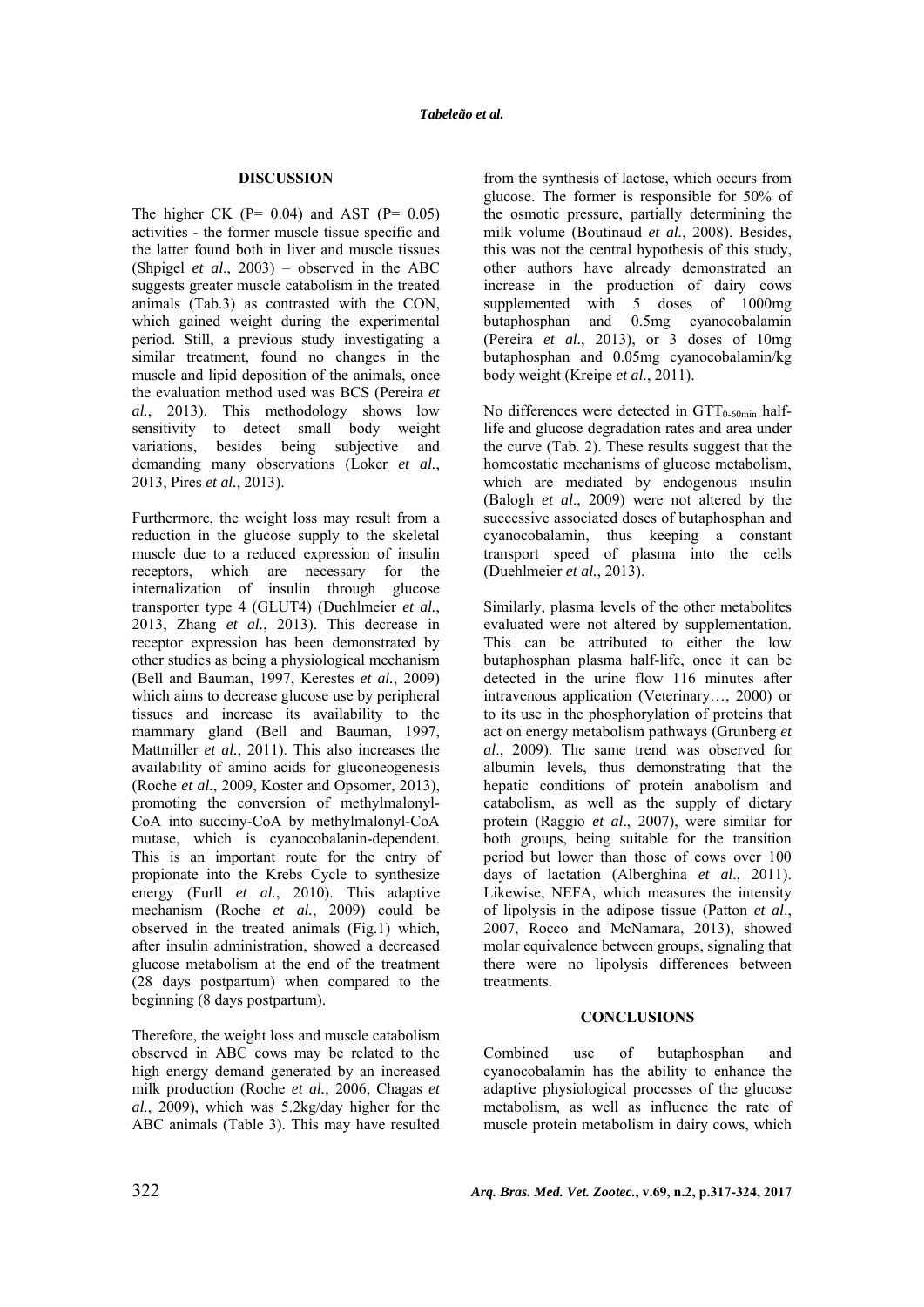integrate the transition period. In summary, the metaphylatic injection of butaphosphan and cyanocobalamine interferes in the glucosemetabolism in dairy cows during the negative energy balance period.

### **ACKNOWLEDGMENTS**

The authors thank Coordenação de Aperfeiçoamento de Pessoal de Nível Superior (CAPES) and Conselho Nacional de Desenvolvimento Científico e Tecnológico (CNPq) for the financial support.

#### **REFERENCES**

ALBERGHINA, D.; GIANNETTO, C.; VAZZANA, I. *et al*. Reference intervals for total protein concentration, serum protein fractions, and albumin/globulin ratios in clinically healthy dairy cows. *J. Vet. Diagn. Investig*., v.23, p.111- 114, 2011.

BALLOU, M.A.; GOMES, R.C.; JUCHEM, S.O.; DEPETERS, E.J. Effects of dietary supplemental fish oil during the peripartum period on blood metabolites and hepatic fatty acid compositions and total triacylglycerol concentrations of multiparous. *J. Dairy Sci*., v.92, p.657-669, 2009.

BALOGH, O.; KOVACS, K.; KULCSAR, M. *et al*. AluI polymorphism of the bovine growth hormone (GH) gene, resumption of ovarian cyclicity, milk production and loss of body condition at the onset of lactation in dairy cows. *Theriogenology*, v.71, p.553-559, 2009.

BELL, A.W.; BAUMAN, D.E. Adaptations of glucose metabolism during pregnancy and lactation. *J. Mammary Gland Biol. Neoplasia*, v.2, p.265-278, 1997.

BOUTINAUD, M.; BEN CHEDLY, M.H.; DELAMAIRE, E.; GUINARD-FLAMENT, J. Milking and feed restriction regulate transcripts of mammary epithelial cells purified from milk. *J. Dairy Sci*., v.91, p.988-998, 2008.

CASTANEDA-GUTIERREZ, E.; PELTON, S.H.; GILBERT, R.O.; BUTLER, W.R. Effect of peripartum dietary energy supplementation of dairy cows on metabolites, liver function and reproductive variables. *Anim. Reprod. Sci*., v.112, p.301-315, 2009.

CHAGAS, L.M.; LUCY, M.C.; BACK, P.J. *et al*. Insulin resistance in divergent strains of holstein-friesian dairy cows offered fresh pasture and increasing amounts of concentrate in early lactation. *J. Dairy Sci*., v.92, p.216-222, 2009.

DUEHLMEIER, R.; NOLDT, S.; GANTER, M. Pancreatic insulin release and peripheral insulin sensitivity in german black headed mutton and finish landrace ewes: evaluation of the role of insulin resistance in the susceptibility to ovine pregnancy toxemia. *Domest. Anim. Endocrinol*., v.44, p.213-221, 2013.

FURLL, M.; DENIZ, A.; WESTPHAL, B. *et al*. Effect of multiple intravenous injections of butaphosphan and cyanocobalamin on the metabolism of periparturient dairy cows. *J. Dairy Sci*., v.93, p.4155-4164, 2010.

GRUNBERG, W.; STAUFENBIEL, R.; CONSTABLE, P.D. *et al*. Liver phosphorus content in holstein-friesian cows during the transition period. *J. Dairy Sci*., v.92, p.2106- 2117, 2009.

KERESTES, M.; FAIGL, V.; KULCSAR, A. *et al*. Periparturient insulin secretion and wholebody insulin responsiveness in dairy cows showing various forms of ketone pattern with or without puerperal metritis. *Domest. Anim. Endocrinol*., v.37, p.250-261, 2009.

KOSTER, J.D.; OPSOMER, G. Insulin resistance in dairy cows. *Vet. Clin. N. Am. Small Anim. Pract*., v.29, p.299-322, 2013.

KREIPE, L.; DENIZ, A.; BRUCKMAIER, R.M.; VAN DORLAND, H.A. First report about the mode of action of combined butafosfan and cyanocobalamin on hepatic metabolism in nonketotic early lactating cows. *J. Dairy Sci*.,v.94, p.4904-4914, 2011.

LITTELL, R.C.; HENRY, P.R.; AMMERMAN, C.B. Statistical analysis of repeated measures data using SAS procedures. *J. Anim. Sci*., v.76, p.1216-1231, 1998.

LOKER, S.; BASTIN, C.; MIGLIOR, F. *et al*. Development of a genetic evaluation for body condition score for Canadian Holsteins. *J. Dairy Sci*., v.96, p.3994-4004, 2013.